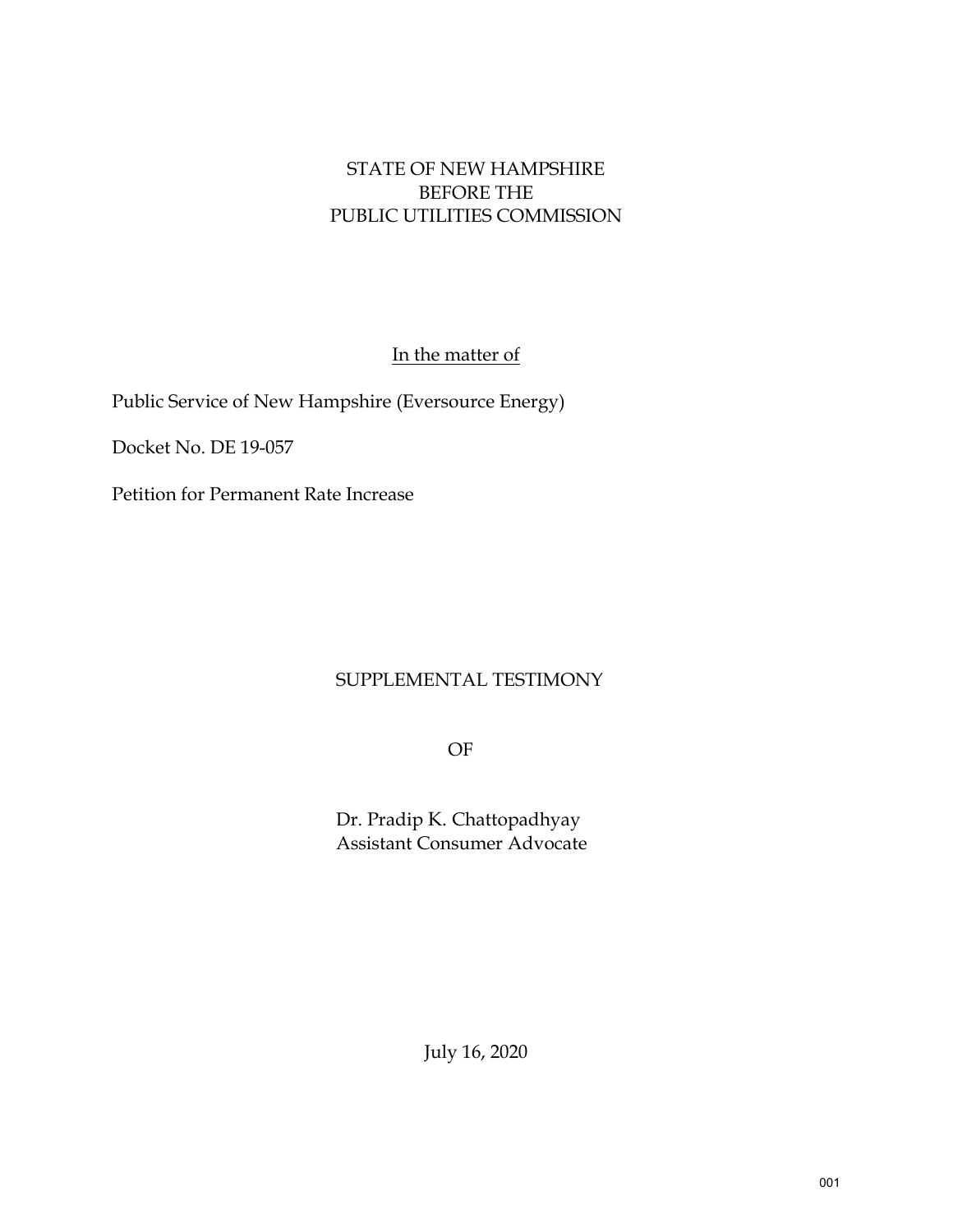## **TABLE OF CONTENTS**

| I.   |                                 |                                               |
|------|---------------------------------|-----------------------------------------------|
| Π.   |                                 |                                               |
| III. |                                 |                                               |
| IV.  |                                 |                                               |
| V.   | <b>UPDATED SCHEDULES:</b>       |                                               |
|      | Schedule PKC-1                  | <b>Stock Ratings</b>                          |
|      | Schedule PKC-2                  | <b>Common Equity Ratios</b>                   |
|      | Schedule PKC-3                  | <b>Stock Prices</b>                           |
|      | Schedule PKC-4                  | Dividend Yield Estimate for the Next Period   |
|      | Schedule PKC-5                  | Growth Components                             |
|      | Schedule PKC-6                  | "External Component" of COE                   |
|      | Schedule PKC-7                  | Expected Return on Equity and Retention Ratio |
|      | Schedule PKC-8                  | DCF ROE Estimates and Market-to-Book Ratio    |
|      |                                 | <b>ROE Estimates</b>                          |
|      | Schedule PKC-9                  | Proxy Beta                                    |
|      | Schedule PKC-10                 | <b>CAPM Calculations</b>                      |
|      | Schedule PKC-11, parts a, b, &c | Value Line Market Returns                     |
|      |                                 |                                               |

VI. ATTACHMENTS

Attachment A: Coefficient of Variations of EBIT & EBITDA and Mean +/- 2 times St. Dev. EBIT/Interest Ranges Attachment B: ROEs Granted by Commissions during 2018-2020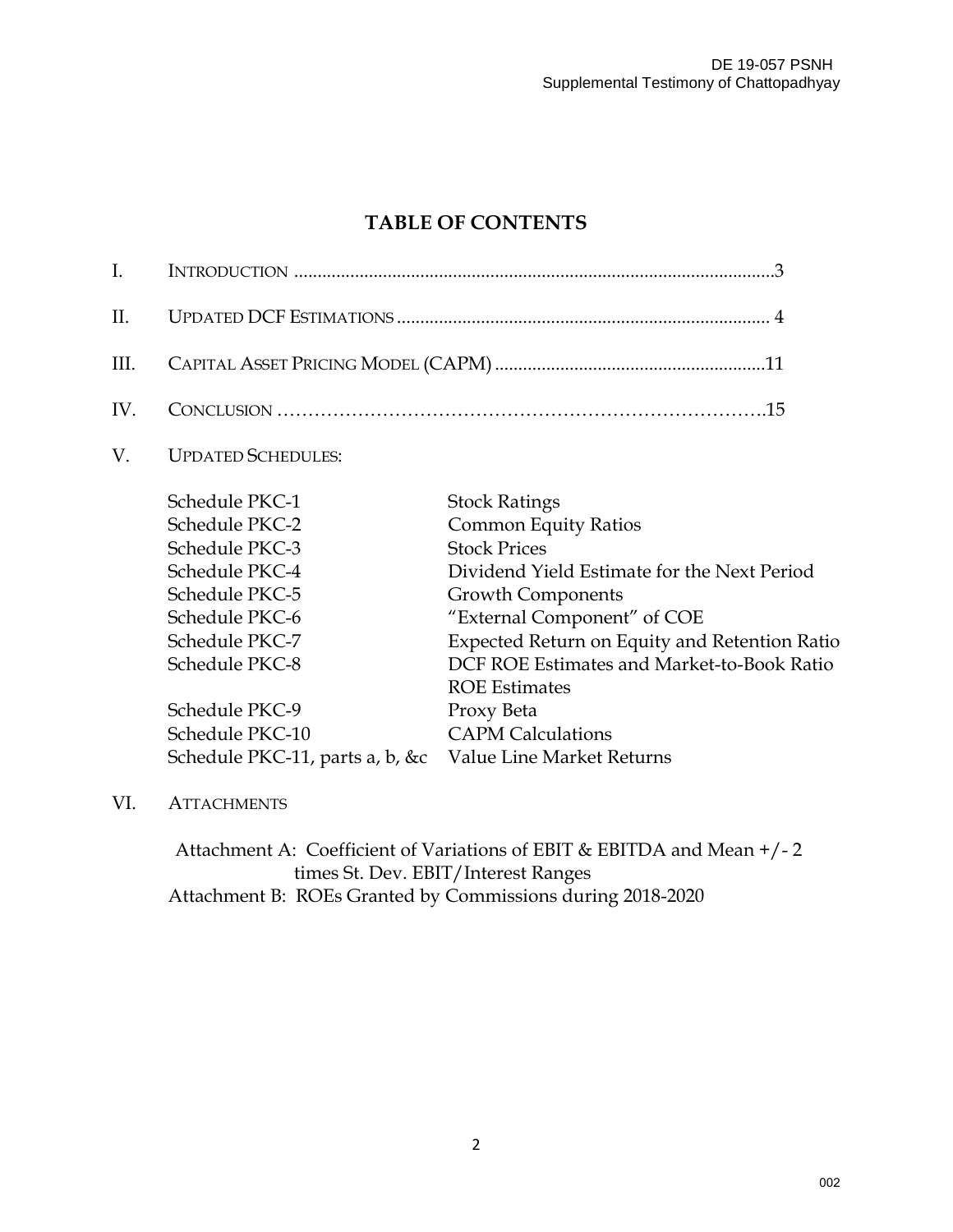#### **I. INTRODUCTION**

|  |  | <b>Please state your name, business address and occupation.</b> |  |  |  |  |
|--|--|-----------------------------------------------------------------|--|--|--|--|
|--|--|-----------------------------------------------------------------|--|--|--|--|

A. My name is Pradip K. Chattopadhyay. My business address is 21 South Fruit Street,

Suite 18, Concord, New Hampshire. I am employed as the Assistant Consumer Advocate/Rate

and Market Policy Director with the New Hampshire Office of the Consumer Advocate (OCA).

#### **Q. What is your educational and professional background?**

A. Please see my Direct Testimony in this docket (Bates pages 003-004) for that description.

#### **Q. Have you previously provided testimony before this or any other Commission?**

A. Yes. Please see my Direct Testimony in this docket at Bates pages 005-006 for the list of my testimonies before this Commission and references to other testimonies before other Commissions.

**Q. What is the purpose of your testimony?** 

 A. The Commission in Order No. 26,363 directed the Company to file updated Return on Equity (ROE) testimony, and ordered that "any party that previously filed Rate of Return or capital structure testimony may update its testimony provided that the testimony is filed no later than 30 days from the date of this order." In this brief testimony, I am updating my recommendation to reflect current financial market realities. As I rely solely on the Discounted Cash Flow (DCF) approach to inform my point estimate of allowed ROE, the main focus of my analysis is on updating the DCF estimation. I have, however, also updated the CAPM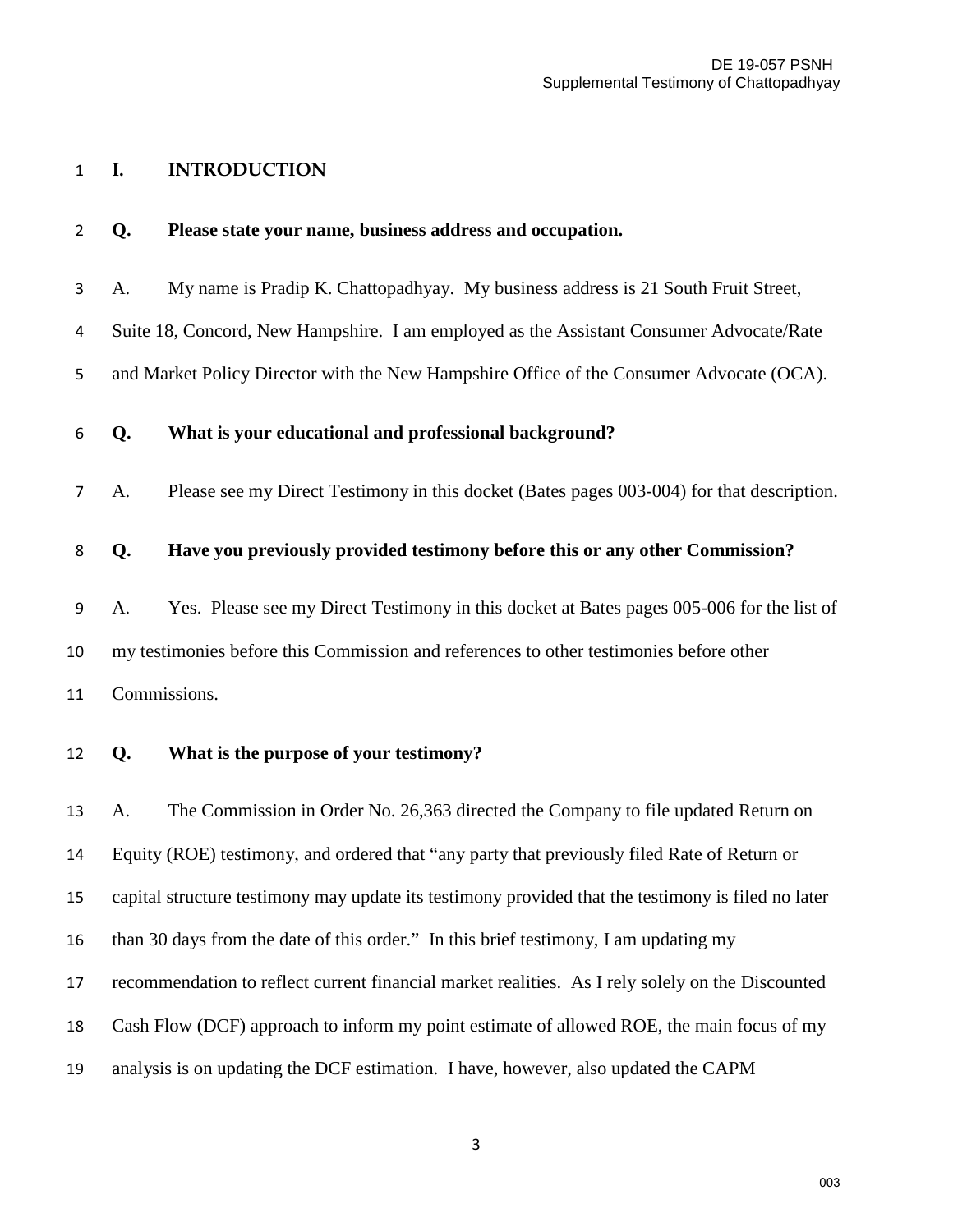estimations, and provided some thoughts on why I continue to stress that the Commission should rely only on the DCF approach to set the allowed ROE for PSNH.

**Q. What is your updated allowed ROE for the company?** 

A. I am recommending a return of 8.64 percent as a point estimate. Based on my analysis, I am also recommending a range of returns on equity that I consider reasonable for the company, i.e., 8.55 percent to 8.75 percent.

### **Q. Please discuss how your testimony is organized.**

A. As for what follows, Section II discusses the updated DCF estimation of ROE. Section III focuses on my updated CAPM estimation. Section IV concludes with the OCA's updated recommendation on PSNH's allowed ROE. Section V includes the updated schedules that inform the OCA's analysis. Finally, Section VI contains two Attachments.

#### **II. UPDATED DCF ESTIMATIONS**

## **Q. Please confirm that you are still using the Single-Stage DCF model to derive estimates for the proxy that you had identified in your direct testimony.**

 A. I am confirming that. For the description of my proxy selection and screening methods, please see my direct testimony, Bates page 21, Line 15 to Bates page 25, Line 5. I believe that the proxy group selected previously is still soundly reasonable (*see* Schedules Updated PKC-1 and Updated PKC-2). The equity/debt ratio and the credit rating (which reflects both financial and business risks) of Eversource (PSNH's parent company) indicate that Eversource continues to be less risky than the proxy group.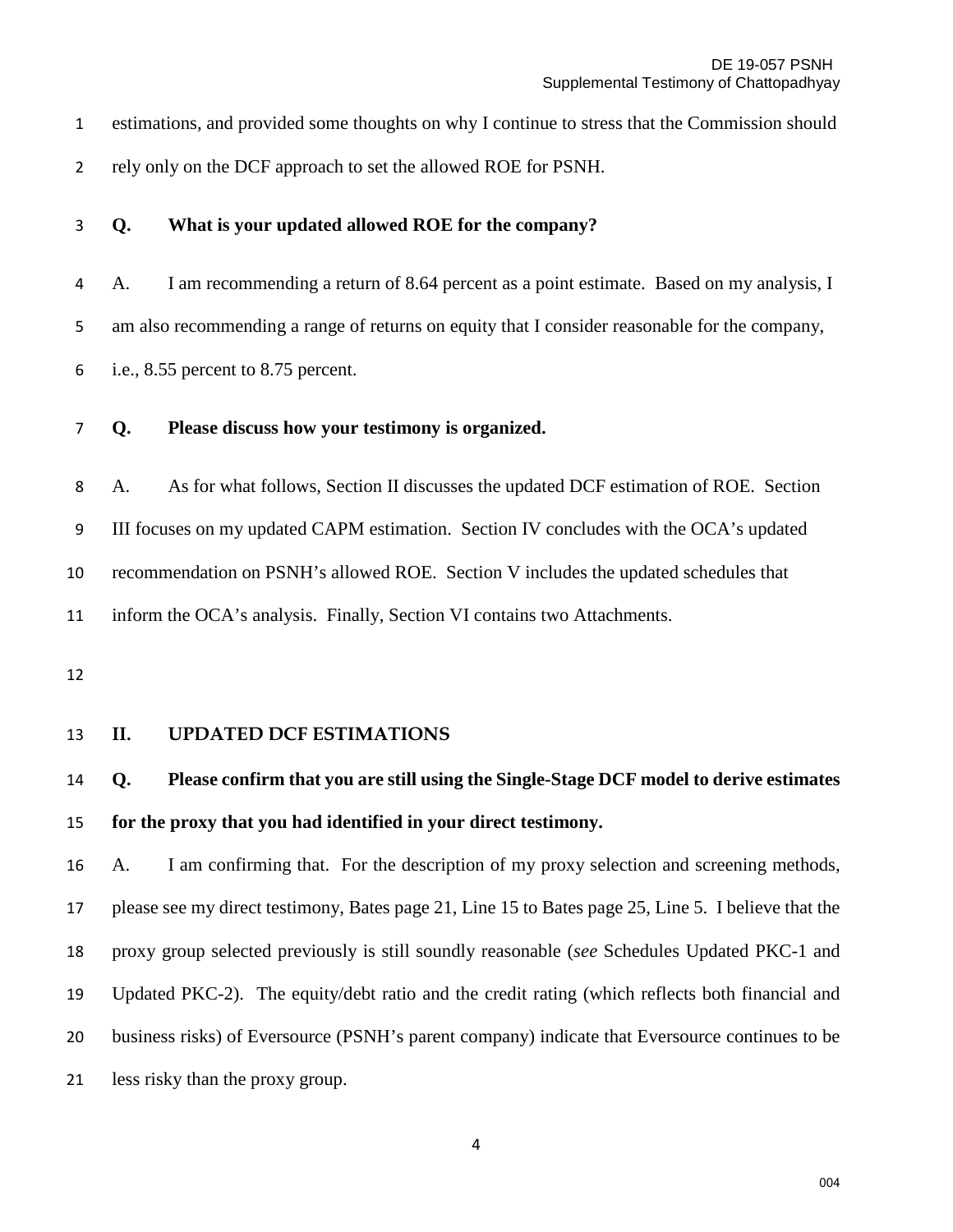### **Q. Do you have any additional observations on the choice of your proxy group?**

A. Yes. I would like to respond to an assertion by PSNH witness Ann Bulkley in her rebuttal testimony that OCA has not analyzed financial and business risks; *see* Rebuttal Testimony of Ann E. Bulkley, Bates page 000812, Lines 10-12. Ms.Bulkley's appears to have overlooked that I have analyzed S&P and Moody's credit ratings of the proxy group's constituent companies. Credit 6 ratings by Moody's and S&P encompass considerations of financial risk and business risk.<sup>[1](#page-4-0)</sup> The whole reason behind our discussing credit ratings (*see* my direct testimony, Schedule PKC-1) was indeed to weigh the credit agencies' consideration of financial and business risks and help the OCA to determine the appropriateness of the proxy group. I expect that the credit rating agencies do not take operational and business considerations lightly when assigning credit ratings to utility companies, and the fact that both Moody's and S&P have rated Eversource at the highest of the ratings for any of the proxy group's companies gives me the comfort that the proxy group represents a higher risk level compared to Eversource. Yet, as Ms. Bulkley appears to have overlooked the fact that I have already analyzed credit ratings to judge both financial and business risks, I have, in this testimony, additionally analyzed Earnings Before Interest and Taxes (EBIT) and Earnings Before Interest, Taxes, Depreciation, and Amortization (EBITDA), which are often used to examine business realities for a company, annually for the period 2015-2019; *see* Attachment A. The data shows that Eversource has EBIT and EBITDA coefficient of variations 19 (CV) that are comfortably lower than that of the proxy group.<sup>[2](#page-4-1)</sup> Also, the mean plus/minus 2\*STDEV ranges for EBIT/Interest Expense for the proxy group's companies and Eversource

 $\overline{a}$ 

<span id="page-4-0"></span> *See* S&P's key credit factors for regulated utilities at [https://www.standardandpoors.com/en\\_US/web/guest/article/-/view/type/HTML/id/2351400](https://www.standardandpoors.com/en_US/web/guest/article/-/view/type/HTML/id/2351400)

<span id="page-4-1"></span><sup>&</sup>lt;sup>2</sup> Coefficient of variation (CV) is defined as the ratio of the standard deviation (STDEV) to the mean. It shows the extent of variability in relation to the mean.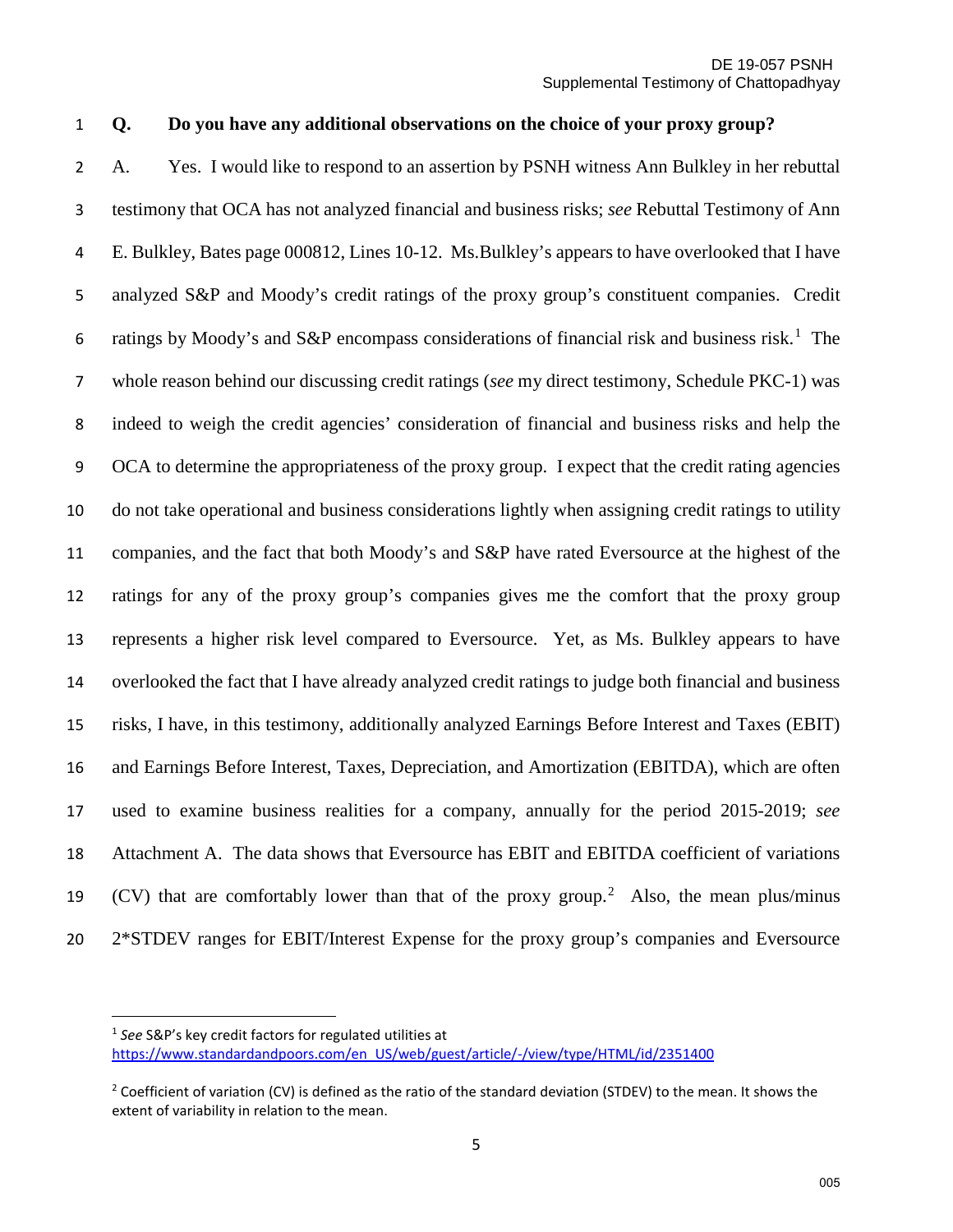1 show that Eversource is business-wise more attractive for investors than the proxy group.<sup>[3](#page-5-0)</sup> That finding conforms to the credit rating agencies' view of Eversource relative to the proxy group.

# **Q. Please confirm that you are still using the same DCF approach as was laid out in your direct testimony.**

A. I am confirming that. To facilitate the discussion of the updated estimation, however, I will briefly summarize my method here too. For a theoretical description of the Single-Stage DCF method, I would respectfully direct the Commission to my direct testimony at Bates page 21, Lines 6-14, but it is important to stress again that the two essential practical elements of this method are the dividend yield and the growth component. It is important to point out again that the growth component of the DCF equation tends to be the most critical element in the use of the DCF methodology. A couple of things render the estimation of the growth component somewhat challenging. First, while the growth component of the single-stage DCF model is in principle meant to be based on long-term projections, in practice, it is based at most on three-to-five-years' projections, since long-term projections are seldom available. Second, "it is reasonable to believe that investors, as a group, do not utilize a single growth estimate when they price a utility's stock."<sup>[4](#page-5-1)</sup> While growth projections by equity analysts are available on variables like earnings, dividends, book value per share, among other things, what weight one should give to different projections is often a matter of contention. Unlike Ms. Bulkley's approach, which relies only on earnings growth to estimate the growth component, I have relied on three estimates for the growth component: (1) the average of the growth rates in earnings per share (EPS), book value per share (BVPS), and

<span id="page-5-0"></span><sup>&</sup>lt;sup>3</sup> STDEV represents Standard Deviation. In statistics, the standard deviation is a measure of the amount of variation of a set of values. The lower the standard deviation that the closer are the values to the mean. Standard Deviation is often used to characterize risk.<br><sup>4</sup> *The Cost of Capital - A Practitioner's Guide, by David C. Parcell, prepared for the Society of Utility and Regulatory* 

<span id="page-5-1"></span>Financial Analysts (2010 edition), Page 146.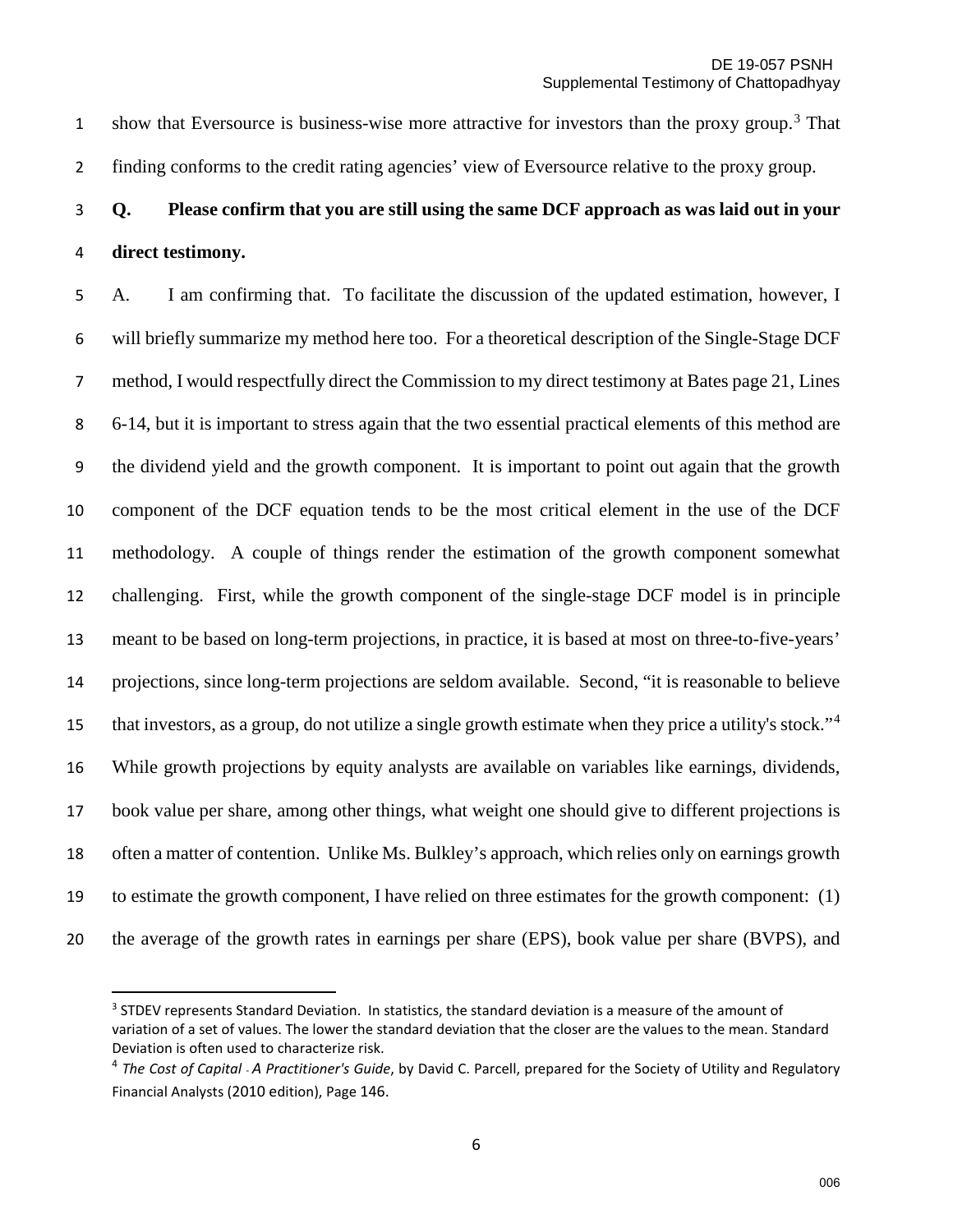dividends per share (DPS); (2) earnings growth only; and (3) the sum of the internal growth rate, *br*, and the external growth component, *sv*.<sup>[5](#page-6-0)</sup> For reasons why I disagree with Ms. Bulkley, please see my direct testimony, Bates page 026, Line 15 to Bates page 029, Line 2. The other important variables for the DCF estimation are the stock prices and dividend yield.

**Q. You have previously used pricing data from November 7, 2019 to December 6, 2019 to measure the dividend yields for the proxy's constituent companies. Which period did you update the pricing data to for your supplemental DCF estimation?** 

A. As of preparing this testimony, I used daily pricing data from the most recent month to calculate the average price (Schedule Updated PKC-3), which in conjunction with the annualized dividend helps measure the dividend yield (Schedule Updated PKC-4) component of the DCF based cost of equity. That period to accommodate the production and the filing of this testimony is June 8, 2020 to July 6, 2020.

#### **Q. Please remind us what measures of the DCF growth component were considered.**

 A. As I had indicated above, I have considered three approaches to measuring DCF's growth component. For the first approach, I have used the average of the Value Line five-year projections for growth in DPS and BVPS *and* the average of the Value Line, Zacks and SNL median long- term projections for EPS growth rates, appropriately updated to reflect the latest information from the noted sources to calculate the growth component. For the second approach, which is based on estimates for the internal and external components for growth, I used the latest Value Line and Yahoo Finance data on retention ratio, expected return on common equity, market-to-book ratio, and expected growth in the number of outstanding shares (called retention growth). For the third

<span id="page-6-0"></span> The alternative is based on the formula, *br + sv*, where *b* is the retention ratio, *r* is the expected return on equity, *s* is the expected funds raised from the sale of stock as a fraction of existing equity, and *v* is (1-(B/P)), where B is the book value of the share and P is the price of the share.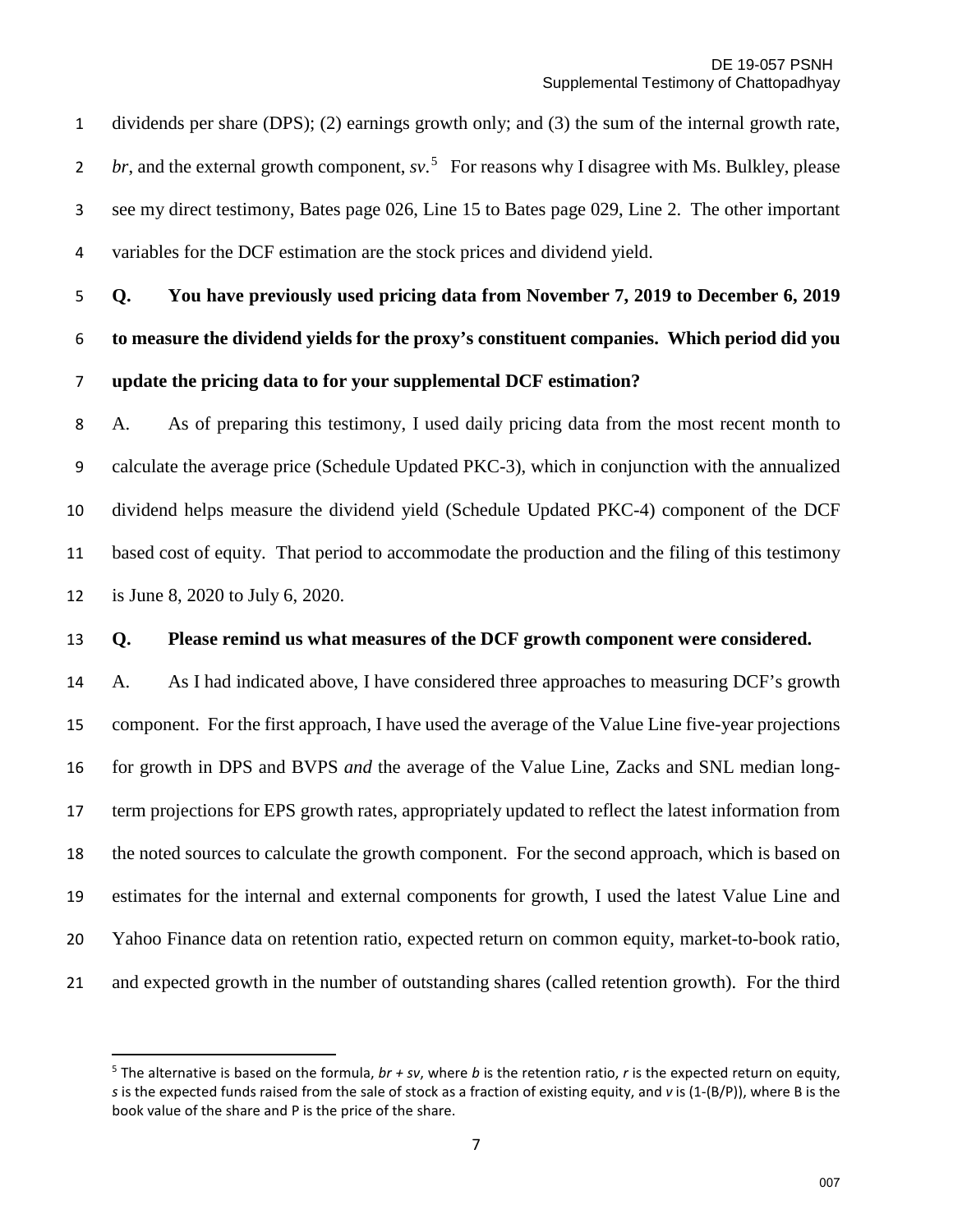approach, even though I have reservations about Ms. Bulkley's sole reliance on earnings growth as a measure of the growth component, I considered and applied that approach to my proxy to derive another DCF estimate for the cost of equity, updated to reflect recent information (*see* Schedule Updated PKC-5 for the calculation of the growth components; *see also* Schedules Updated PKC-6 and Updated PKC-7 for the inputs for external and internal growth components).

# 6 **Q. Briefly explain the estimation of the growth component based on the retention ratio,**  7 **expected return on common equity, market-to-book ratio, and growth in the number of**  8 **outstanding stocks.**

9 A. I have used the latest Value Line's expectations regarding retention ratios and returns on 10 equity for five years into the future to derive estimates for *b* and *r* and have used them to calculate 11 the expected internal growth component, *b* times *r*. To account for growth expectations from 12 external financing and derive estimates of the external growth component, I have also used the 13 latest market-to-book ratios from Yahoo Finance and the average of Value Line's five-year 14 projections for the number of outstanding shares. That is helpful in calculating the external growth 15 component,  $s_e * v$ , where  $s_e$  = expected funds raised from sale of stock as a fraction of existing 1[6](#page-7-0) equity, and  $v = \left(1 - \frac{B}{R}\right)$ .<sup>6</sup> The revised formulation for the growth component can be alternatively expressed as  $b_e r_e + g_e \left( \frac{1}{R_e} - 1 \right)$ J  $\left(\frac{P}{P}-1\right)$  $\setminus$  $+ g_e \left( \frac{P}{R} - 1 \right)$ 17 expressed as  $b_e r_e + g_e \left(\frac{P}{B} - 1\right)$ , where  $g_e$  is the expected growth rate in the number of outstanding  $\bigg)$  $\left(1-\frac{B}{R}\right)$  $v = \left(1 - \frac{B}{P}\right)$ 

18 shares. In short, the growth component can be viewed as the sum of the "internal" growth rate,

19 i.e.  $b_e r_e$ , and the "external" growth rate, i.e.  $g_e\left(-1\right)$ . J  $\left(\frac{P}{P} - 1\right)$ Y  $\frac{P}{P}-1$ *B*  $g_e \left( \frac{P}{P} \right)$ 

<span id="page-7-0"></span><sup>6</sup> *See* "*The Cost of Capital to a Public Utility*," Myron Gordon, MSU Public Utilities Studies (1974), Page 30.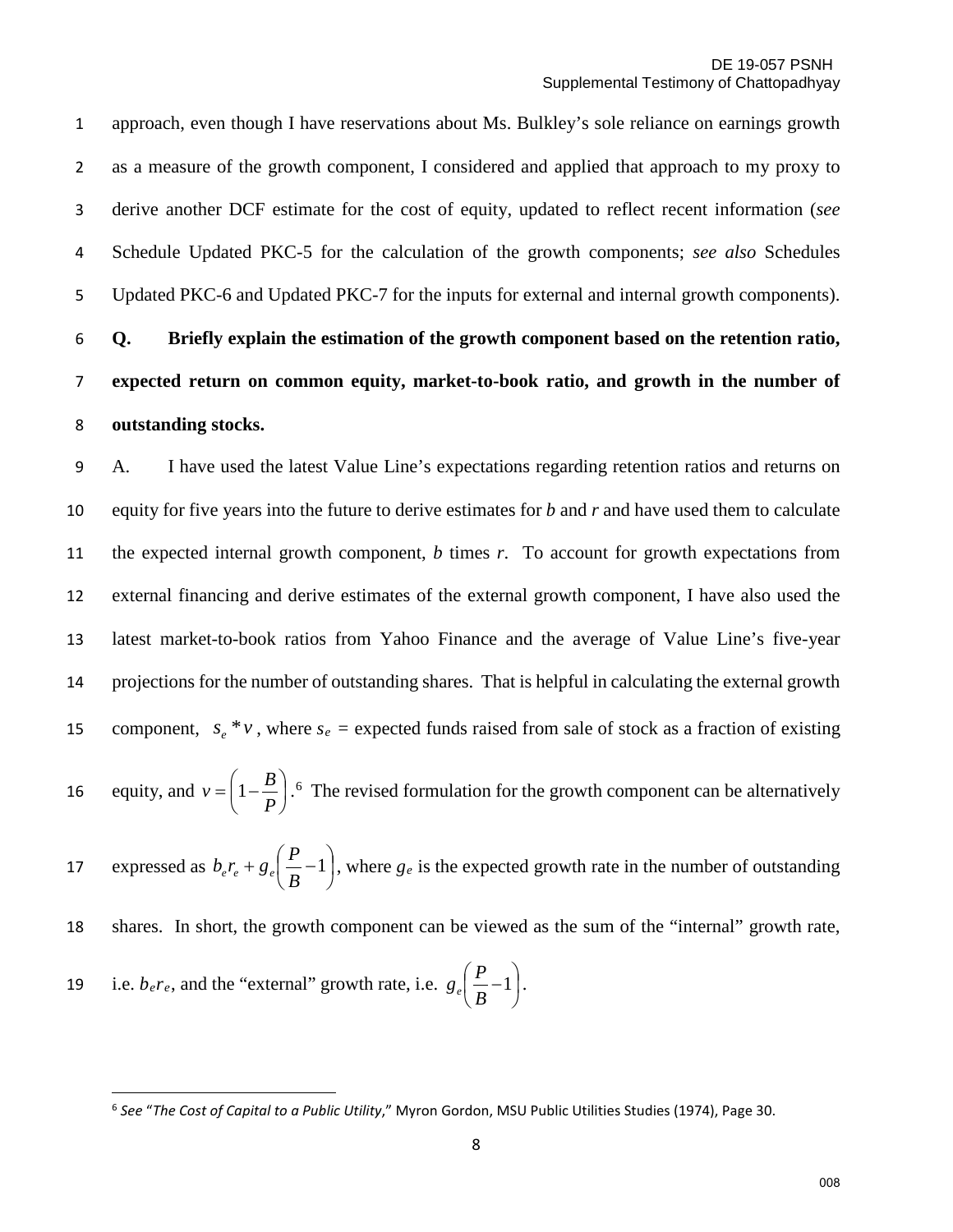**Q. Did you employ the same outlier-determination approach here as used in your direct testimony?** 

A. Yes.

**Q. As part of the outlier determination, you rely on an additional screening that eliminates ROE estimates that are less than or equal to the sum of the recent yield on Utility A preferred stocks and 50 basis points. What is the latest cut-off?** 

A. The latest yield on Utility A preferred stocks is 6.19 percent (*see* Value Line's Selection & Opinion, July 10, 2020). Therefore the updated cut-off is 6.69 percent.

**Q. What are the DCF estimates for your proxy?**

 A.The single-stage DCF estimate, based on the latest average expected growth rates in earnings, dividends and book value, is 8.50 percent. Schedule Updated PKC-8 provides the calculations. When only the EPS growth rate is used for the growth component, the single-stage DCF method produces an estimate of 8.89 percent. When the "internal-plus-external" growth approach is used, the DCF method produces an estimate of 8.53 percent. I have applied my recommended outlier-determination criteria in deriving these estimates.

#### **Q. Are the upticks in the estimated ROEs over the last six months understandable?**

 A. Yes. The COVID-19 pandemic has resulted in significant uncertainties about the economic reality globally. I expect that when the dust settles, it will be fully confirmed that the U.S. economy over the last six months has experienced a contraction. Also, while utility stocks tend to be defensive stocks, when there is an unprecedented economic shock, even those stocks become riskier relatively speaking. Another way to look at the current reality is to see Figure 1, shown below, which plots the market-to-book ratio of SNL Electric Company, Ms. Bulkley's proxy group, and the OCA's proxy group. As is observable, the market-to-book ratio of both Ms.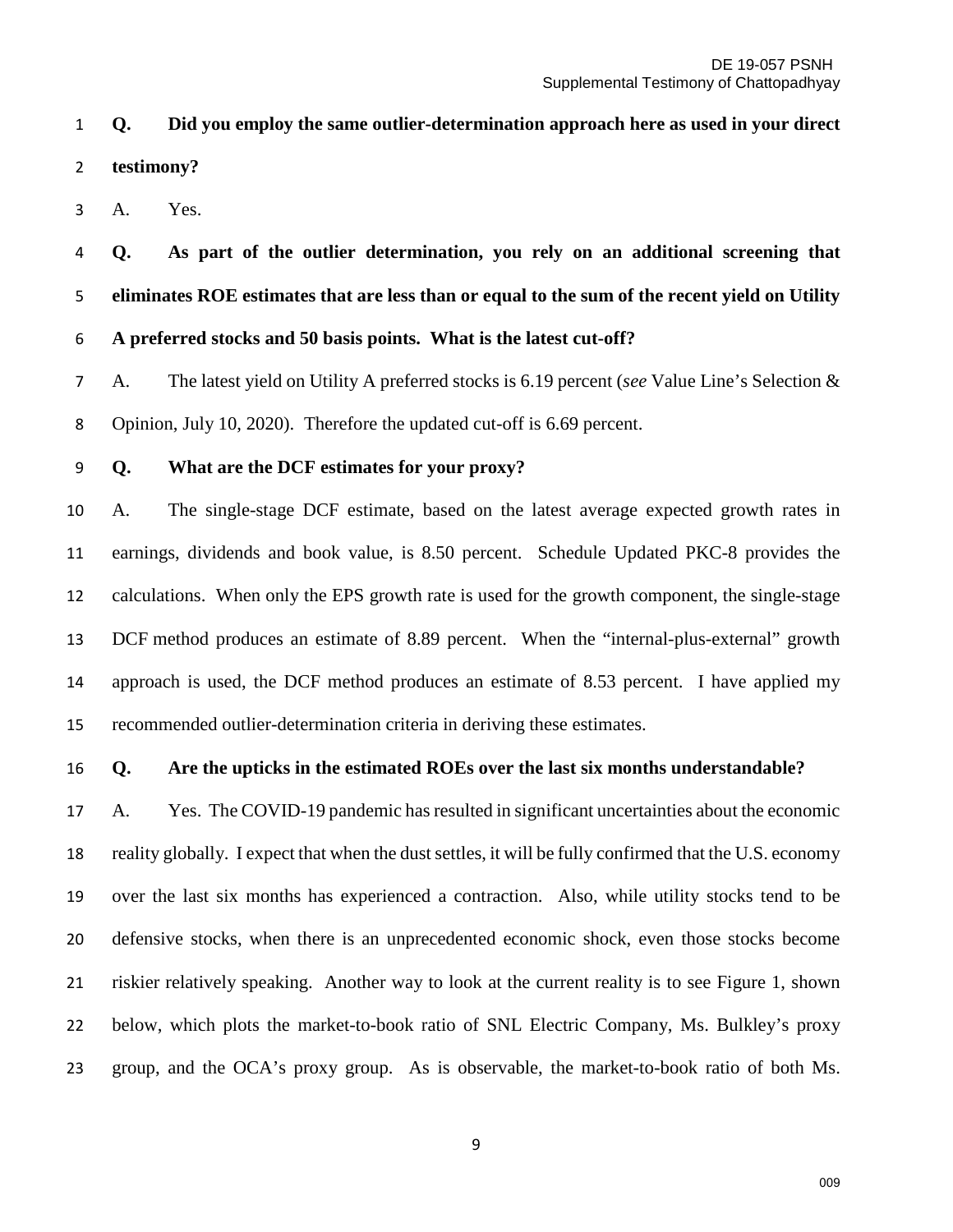Bulkley's proxy group and the OCA's proxy group have fallen significantly over the last six months or so. While Ms. Bulkley's proxy group's market-to-book ratio has fallen from 2.51 to 1.98 from January 2020 to June 2020 (data current as of June 15), the OCA's proxy group's market-to-book ratio has fallen from 2.37 to 1.94 over the same period. Indeed, the significant drop in market prices, *ceteris paribus*, indicates that utility stocks now require a higher return on equity (through the dividend yield component) to attract investors' dollars.



### 9 **adjustment for flotation costs to derive allowed ROE?**

10 A. Yes.

11

### 12 **III CAPITAL ASSET PRICING MODEL (CAPM)**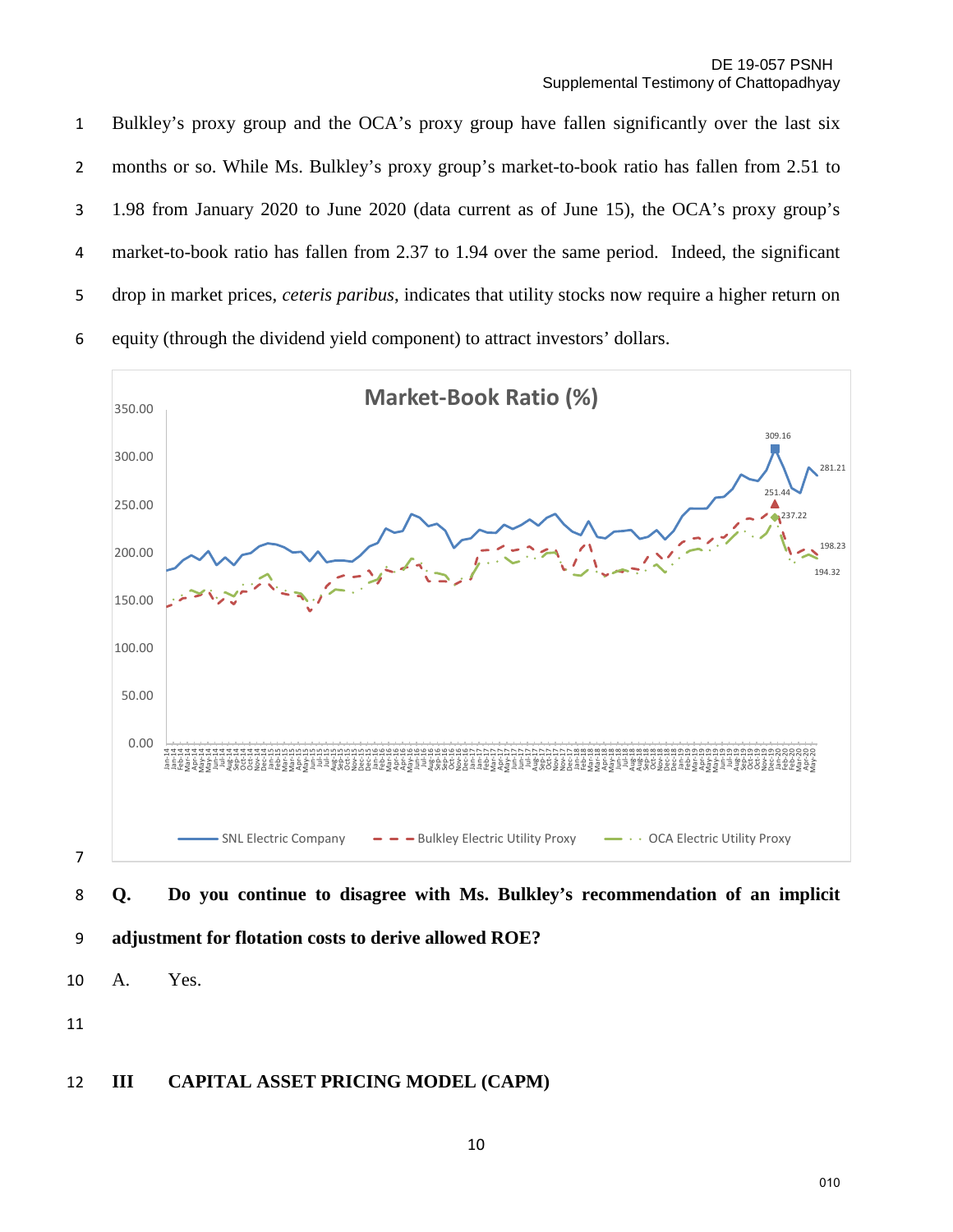## **Q. Did you follow the same approach that you relied on in your direct testimony to calculate three CAPM estimates of ROE?**

A. Essentially, I did. Presentation-wise, I have however made three calculations separately in 4 three EXCEL worksheets. Therefore, Schedule 11 is reported as Schedules 11.a, 11.b, and 11.c, rather than just 11.a and 11.b. Also, based on the analysis and Dr. Woolridge's direct testimony, I have provided three additional estimates, as discussed later.

#### **Q. Can you briefly describe the CAPM method?**

A. Yes. The CAPM method recognizes that common equity capital is more risky than debt from an investor's standpoint, and that investors require higher returns on stocks than on bonds to be compensated for the additional risk. The cost of common equity under CAPM is represented by the following equation:  $K = R_f + \beta_s * (R_M - R_f)$  where *K* is the cost of equity,  $R_f$  is the yield 12 on risk free securities,  $R_M$  is the expected return on the overall market and  $(R_M - R_f)$  is the equity 13 is the average beta risk premium demanded by shareholders to accept equity relative to debt.  $\beta_s$  is the average beta of a group of comparable-risk companies that is used to adjust the risk premium to measure risks specific to the regulated utility in question.

# **Q. As you have already discussed your approach in your direct testimony, please briefly highlight the key elements to be considered in updating the CAPM estimates of ROE.**

 A. The key inputs for the estimations are the betas associated with the proxy group's companies, an estimate of the risk-free rate, and three estimates of the market risk premium. I had already discussed in detail in my direct testimony why I disagree with Ms. Bulkley's estimate of risk-free rate as well as her approach to estimating market risk premiums. I will therefore simply discuss the key inputs used for my updated estimations.

#### **Q. What beta measures do you use for your sample?**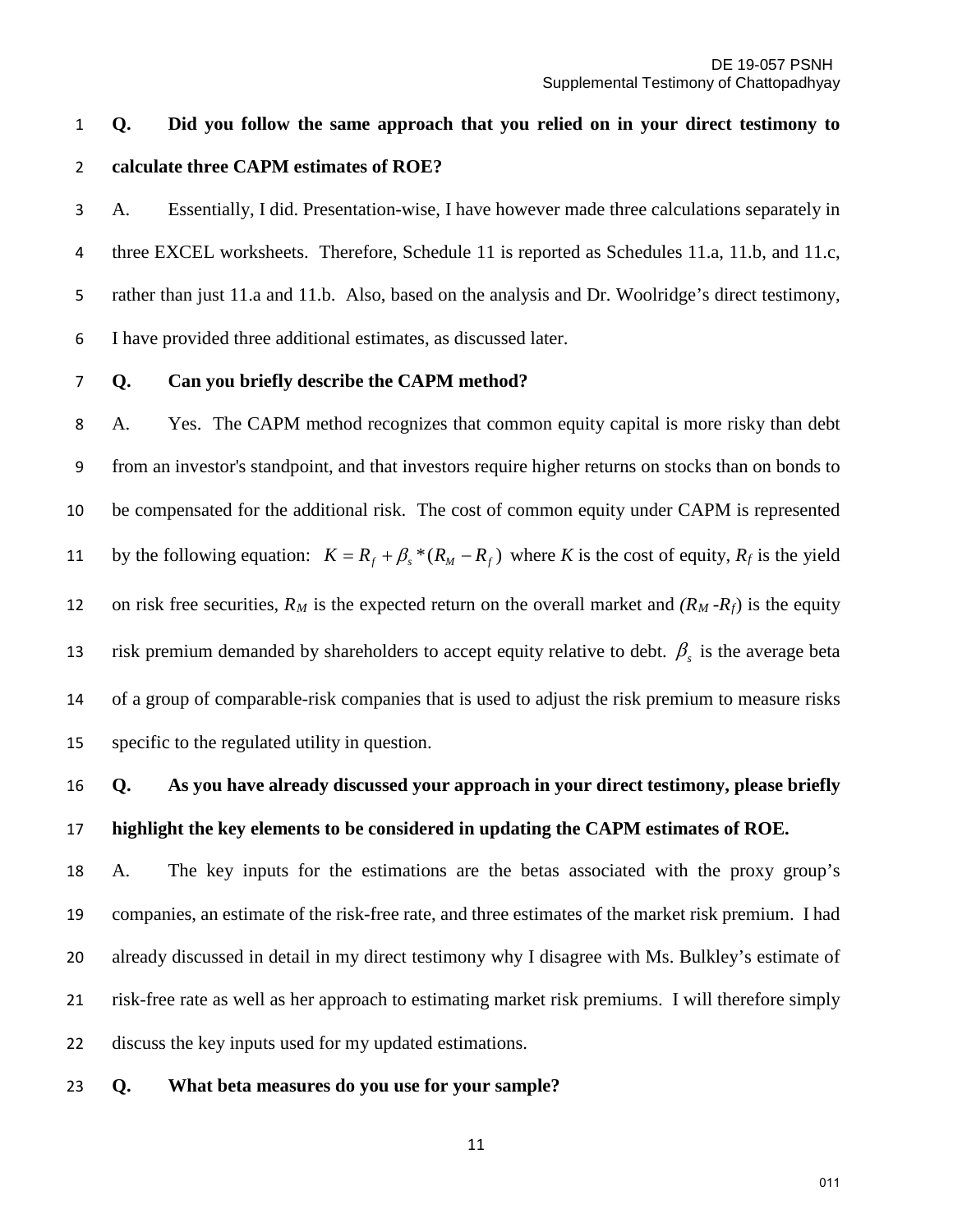A. I use Value Line beta estimates for the companies in my DCF proxy group (*see* Schedule Updated PKC-9) to derive the average beta for those companies. The proxy beta currently is 0.88. It is worth noting that the proxy beta has increased significantly compared to what it was at the 4 time of writing the direct testimony.<sup>[7](#page-11-0)</sup>

 $\overline{a}$ 

### **Q. What risk-free rate did you use for your estimations?**

A. Consistent with the direct testimony's approach, I have used the latest yield on 10-Year Treasury bond. As a proxy for latest yield I have used the data for the last month, i.e. June 9, 2020 to July 6, 2020. As explained previously in the direct testimony, it is appropriate to use the most current data on such a yield but, to iron out any anomalous daily movements, it is helpful to rely on the data from the latest month. I have therefore used the average yield over June 9, 2020 to July 7, 2020; 0.70 percent.

 As for the expected market returns, I applied the DCF construct to the S&P 500 companies essentially using the same approach that Ms. Bulkley followed, but for the DCF growth components I use not only earnings growth projections, but also the latest Value Line dividends and book value growth projections to derive three capitalization-weighted estimates of the expected market return. Those three estimates are associated with three samples of S&P 500 stocks. Estimate CAPM1 uses only dividend paying S&P 500 stocks and uses only EPS growth projections for the DCF growth component. Estimate CAPM2 uses only dividend paying S&P 500 stocks and uses the average of the EPS, DPS, and BVPS growth projections for the DCF

<span id="page-11-0"></span> A point that Dr. Woolridge makes in his direct testimony needs to be stressed. The Value Line betas as reported are adjusted to model the tendency of historical betas to regress towards 1; *see* Direct Testimony of Dr. Woolridge, Bates page 000078, Line 22 to Bates page 000079, Line 12. As pointed out by Dr. Woolridge, that tendency is questionable for utilities. If anything, the cited research by him suggests that for utilities the tendency may be to regress to a number well below 1.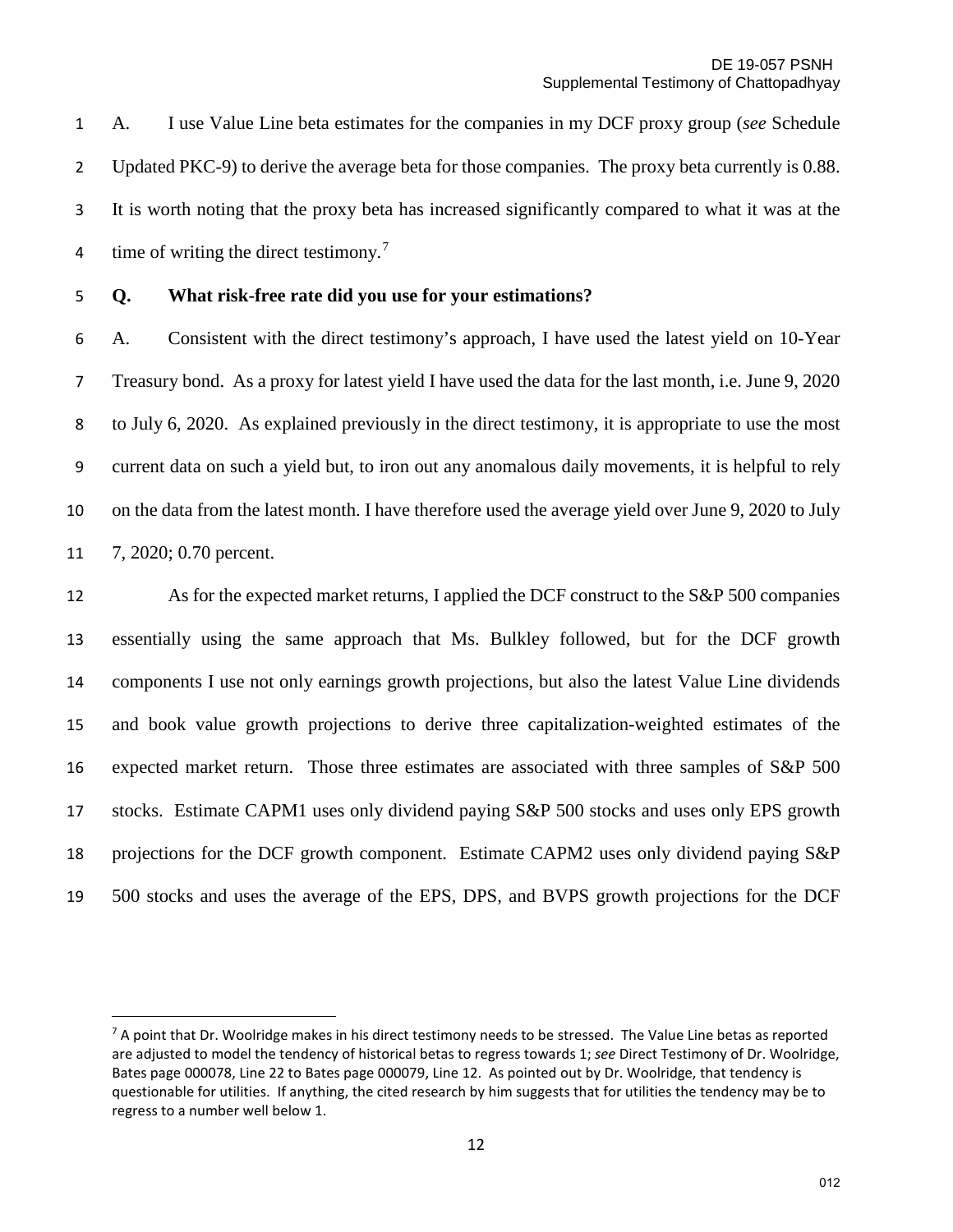- 1 growth component. Estimate CAPM3 uses all S&P 500 stocks (including non-dividend yielding
- 2 stocks) and uses EPS growth projections for the DCF growth component.

### 3 **Q. Please discuss the three updated market return estimates.**

4 A. The calculations are reported in Table 1 below.

| <b>Table 1. CAPM Cost of Equity Estimates</b> |                                 |                                                     |                                 |  |  |
|-----------------------------------------------|---------------------------------|-----------------------------------------------------|---------------------------------|--|--|
|                                               | CAPM1                           | CAPM2                                               | CAPM3                           |  |  |
|                                               | Dividend-Paying S&P 500 Stocks  |                                                     | All S&P 500<br><b>Stocks</b>    |  |  |
|                                               | <b>EPS</b> growth<br>projection | Average EPS,<br>DPS & BVPS<br>growth<br>projections | <b>EPS</b> growth<br>projection |  |  |
| DCF Market Return (a)                         | 11.95                           | 11.41                                               | 13.58                           |  |  |
| Risk Free Return (b)                          | 0.70                            | 0.70                                                | 0.70                            |  |  |
| Market Beta (c)                               | 0.988                           | 0.990                                               | 0.979                           |  |  |
| Risk Premium (a)-(b)                          | 11.25                           | 10.71                                               | 12.88                           |  |  |
| Beta adjusted RP $(d) = ((a)-$<br>(b))/c)     | 11.39                           | 10.82                                               | 13.16                           |  |  |
| Proxy group beta (e)                          | 0.88                            | 0.88                                                | 0.88                            |  |  |
| CAPM ROE estimate $(b)+(e)^*$<br>(d)          | 10.71                           | 10.21                                               | 12.26                           |  |  |

5

The approaches for the three estimates are exactly the same as those relied upon in the direct testimony. I would direct the Commission to that testimony at Bates pages 37-39 for a revisit. It would however be also helpful to view the quantitative steps noted in the first column of Table 1 above.

10

## 11 **Q. What are the current estimates of the cost of equity for the PSNH proxy group based**

12 **on the three estimated market risk premiums?**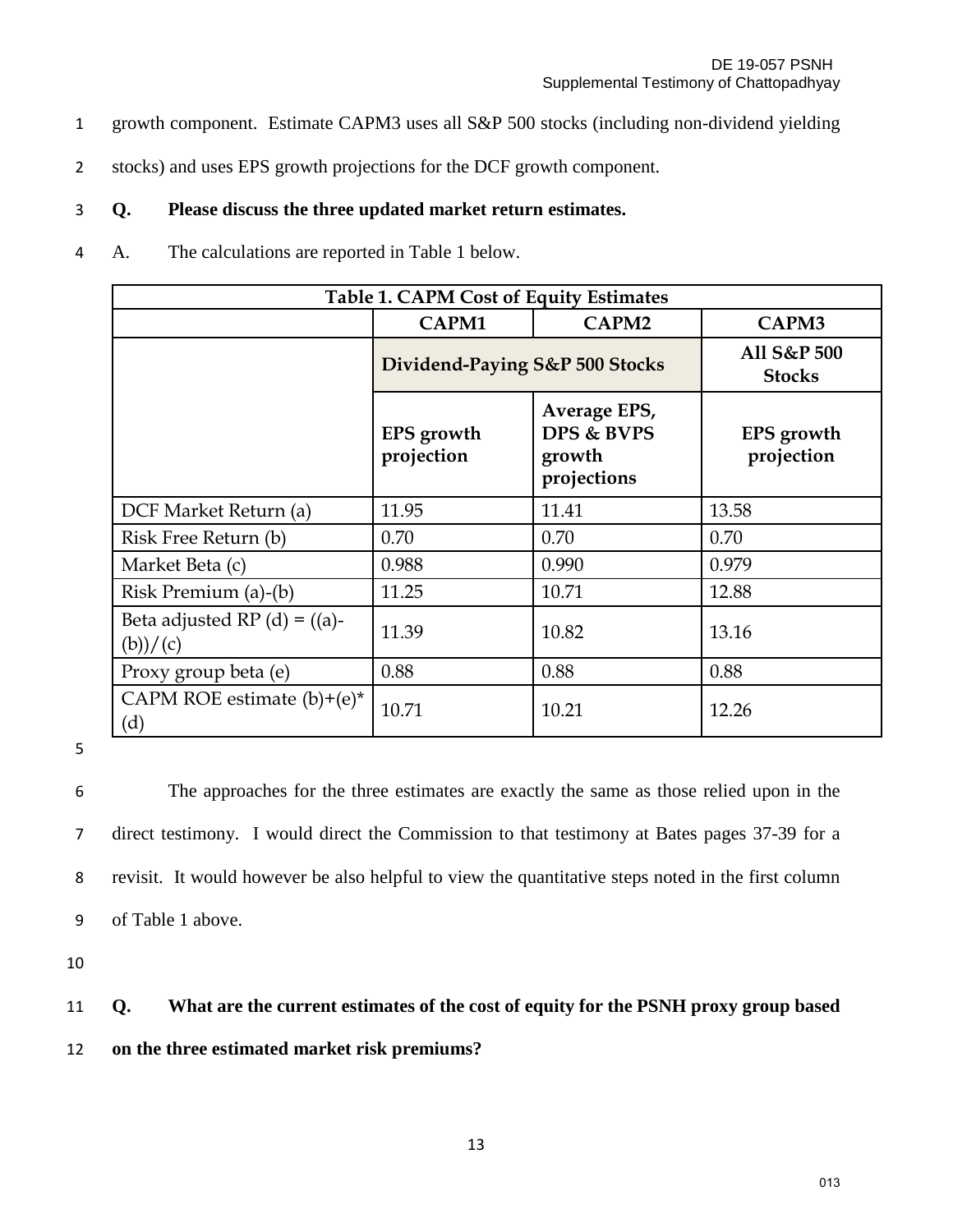A. The last row of Table 1 reports the three estimates. CAPM1, CAPM2 and CAPM3 ROE estimates are 10.71 percent, 10.21 percent and 12.26 percent, respectively.<sup>[8](#page-13-0)</sup>

## **Q. Have you relied on these CAPM estimates to provide your recommended allowed ROE?**

A. No. As stated in my direct testimony, the CAPM estimation, building upon the Company's approach, is performed simply as a check. I have actually relied solely on the DCF approach to inform my recommendation on ROE in my direct testimony. The OCA's CAPM estimations are provided in order to point out areas where we find the Company's approach to be absolutely unreasonable, and simply to opine on what would result when one corrects for those unreasonable inputs, while still using the Company's approach.

 Fundamentally, the OCA is opposed to relying on the CAPM approach with any meaningful weightage, when the market-to-book ratios for the utility companies are significantly higher than 1. That we have conducted those estimations should not be viewed as an overt or a tacit acceptance of that method. I believe that the Commission's long-standing overwhelming reliance on the DCF method is just and reasonable.

# **Q. Do you have any additional observations with respect to the application of the CAPM method?**

 A. Yes, I do.It is evident from Table 1, that all of the CAPM estimates are significantly higher than those derived using the DCF approach. The CAPM3 estimate in particular is definitely "ridiculous" for reasons well discussed by Dr. Woolridge, Staff's ROE witness, in his direct testimony; *see* Dr. Woolridge's direct testimony, Bates page 000091, Line 23 to Bates page

 $\overline{a}$ 

<span id="page-13-0"></span><sup>&</sup>lt;sup>8</sup> Compared to the estimates derived end of 2019, the current estimates are significantly higher largely on account of a marked increase in the Value Line Betas following the COVID-19 scare.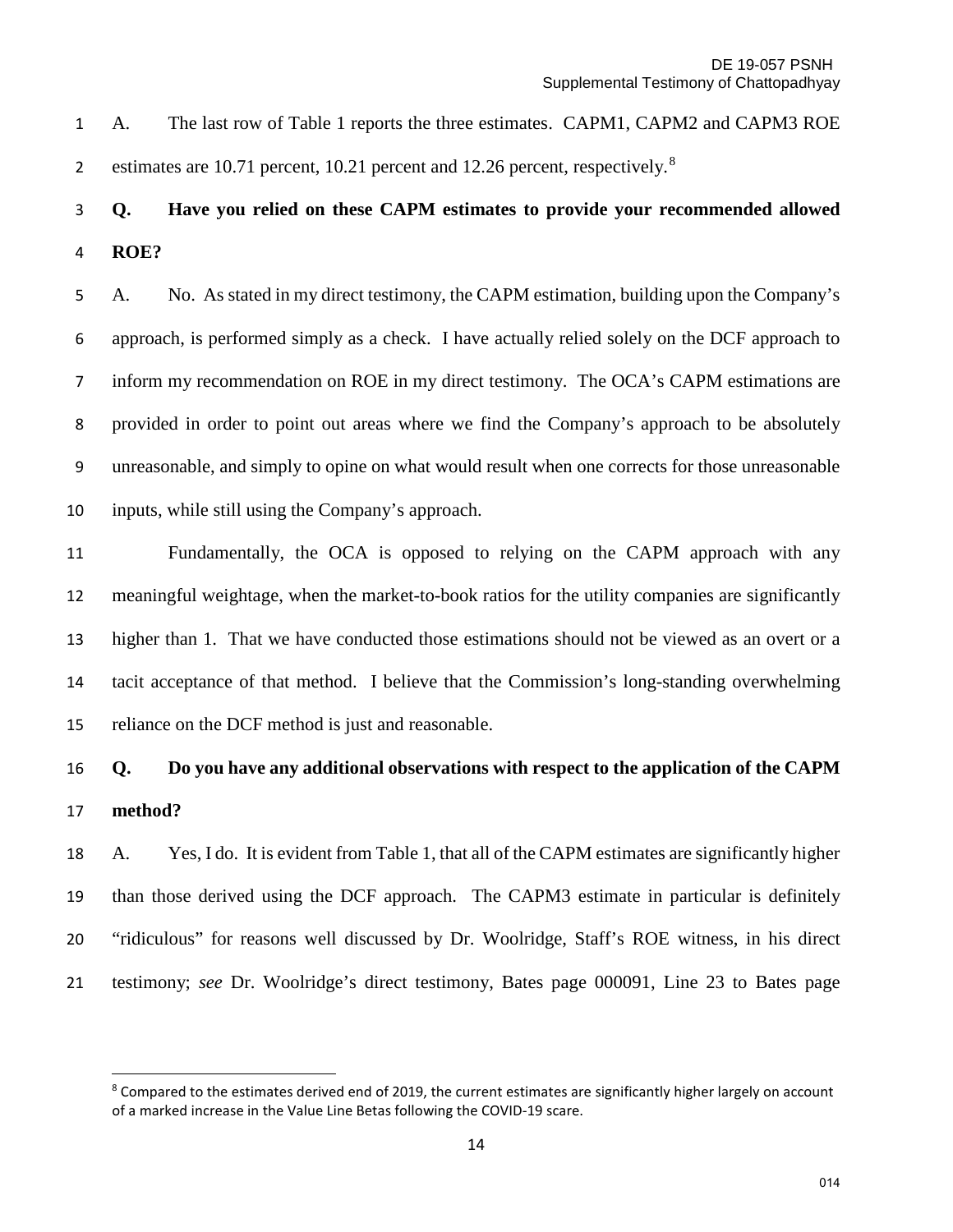1 0000[9](#page-14-0)2, Line 4.<sup>9</sup> The OCA agrees with Dr. Woolridge's view that many of the EPS growth estimates that inform the market returns for stocks in S&P 500 when relying on the Company's approach cannot realistically represent long-term growth estimates. I agree with Staff that to assume long-term EPS growth rates are higher than 8 percent is very unreasonable. Indeed, if we restrict the CAPM analyses quite generously to stocks that have Value Line 3-5 years' growth projections of less or equal to 12 percent, and recalculate the CAPM estimates, *ceteris paribus*, we obtain ROEs of 9.33 percent, 9.04 percent and 8.98percent for CAPM1, CAPM2, and CAPM3, respectively.

I also believe that the DCF construct, for estimating returns on equity, is not suitable for S&P 500 companies that are in their early years of growth or do not provide dividends. Fundamentally, the DCF construct is more suited for mature companies that also pay predictable dividends. Its application to derive the cost of equity on S&P 500 stocks, especially for those that do not pay dividends or have very high early growth rates, is very questionable.

#### **IV. CONCLUSION**

### **Q. Please summarize your updated cost of equity estimates.**

A. Table 2 below reports the cost of equity estimates based on the different methodologies

used in this testimony.

| Table 2: Summary of Cost of Equity Estimates (in %) |      |  |  |  |
|-----------------------------------------------------|------|--|--|--|
| DCF (traditional: EPS, BVPS & DPS average)          | 8.50 |  |  |  |
| DCF (traditional: EPS)                              | 8.89 |  |  |  |
| $\vert$ DCF $(g=br+sv$ Method)                      | 8.53 |  |  |  |

<span id="page-14-0"></span> For rate cases in the US during 2018-2020 with Commission orders with expressly stated ROEs, there have been no instances where Commissions have allowed ROEs of greater or equal to 12 percent; *see* Attachment B. In fact, over 2018-2020 there has only been one ROE that was greater than 11 percent; i.e. 11.2 percent.